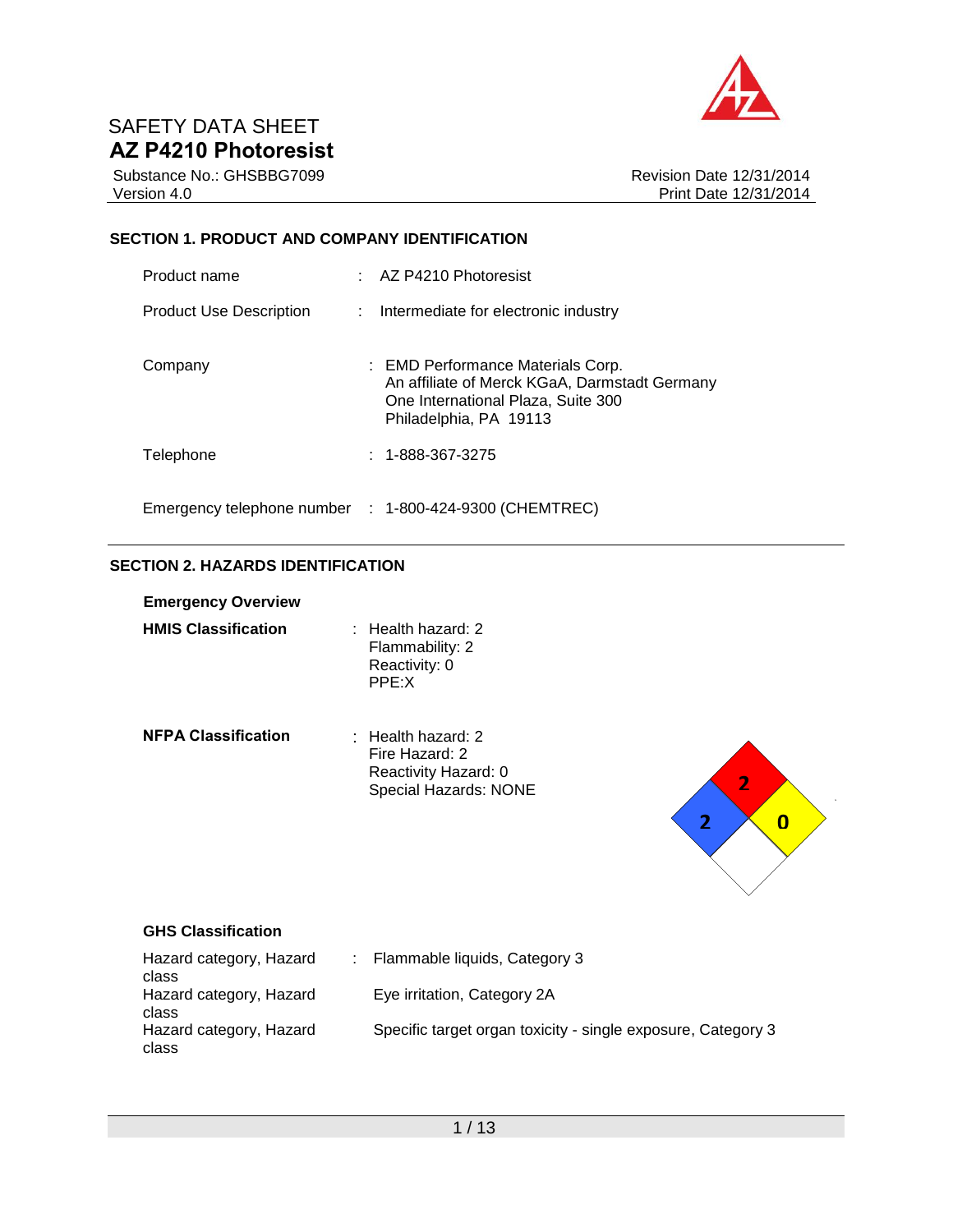

Substance No.: GHSBBG7099 Version 4.0

| <b>GHS-Labelling</b>     |                                                                                                                                                                                                                                                                                                                                                                                                                                                                                                                                                                                                                                                                                                                                                                                                                                                                                                                                                                                                                                                                                                                                                                                                                                                                                                             |
|--------------------------|-------------------------------------------------------------------------------------------------------------------------------------------------------------------------------------------------------------------------------------------------------------------------------------------------------------------------------------------------------------------------------------------------------------------------------------------------------------------------------------------------------------------------------------------------------------------------------------------------------------------------------------------------------------------------------------------------------------------------------------------------------------------------------------------------------------------------------------------------------------------------------------------------------------------------------------------------------------------------------------------------------------------------------------------------------------------------------------------------------------------------------------------------------------------------------------------------------------------------------------------------------------------------------------------------------------|
| Symbol(s)                |                                                                                                                                                                                                                                                                                                                                                                                                                                                                                                                                                                                                                                                                                                                                                                                                                                                                                                                                                                                                                                                                                                                                                                                                                                                                                                             |
| Signal word              | Warning                                                                                                                                                                                                                                                                                                                                                                                                                                                                                                                                                                                                                                                                                                                                                                                                                                                                                                                                                                                                                                                                                                                                                                                                                                                                                                     |
| <b>Hazard statements</b> | Flammable liquid and vapour.<br>Causes eye irritation.<br>May cause respiratory irritation.<br>May cause drowsiness or dizziness.                                                                                                                                                                                                                                                                                                                                                                                                                                                                                                                                                                                                                                                                                                                                                                                                                                                                                                                                                                                                                                                                                                                                                                           |
| Precautionary statements | <b>Prevention:</b><br>Keep away from heat/sparks/open flames/hot surfaces. - No<br>smoking.<br>Keep container tightly closed.<br>Ground/bond container and receiving equipment.<br>Use explosion-proof electrical/ ventilating/ lighting/ equipment.<br>Use only non-sparking tools.<br>Take precautionary measures against static discharge.<br>Avoid breathing dust/ fume/ gas/ mist/ vapours/ spray.<br>Wash skin thoroughly after handling.<br>Wear protective gloves/ protective clothing/ eye protection/<br>face protection.<br><b>Response:</b><br>IF ON SKIN (or hair): Remove/ Take off immediately all<br>contaminated clothing. Rinse skin with water/shower.<br>IF INHALED: If breathing is difficult, remove victim to fresh air<br>and keep at rest in a position comfortable for breathing.<br>IF IN EYES: Rinse cautiously with water for several minutes.<br>Remove contact lenses, if present and easy to do. Continue<br>rinsing.<br>IF exposed or if you feel unwell:<br>Get medical advice/ attention.<br>In case of fire: Use dry sand, dry chemical or alcohol-resistant<br>foam for extinction.<br>Storage:<br>Store in a well-ventilated place. Keep cool.<br>Store in a closed container.<br>Disposal:<br>Dispose of contents/ container to an approved waste disposal<br>plant. |

### **Special labelling of certain mixtures :**

The following percentage of the mixture consists of ingredient(s) with unknown acute toxicity:  $<$  30  $\%$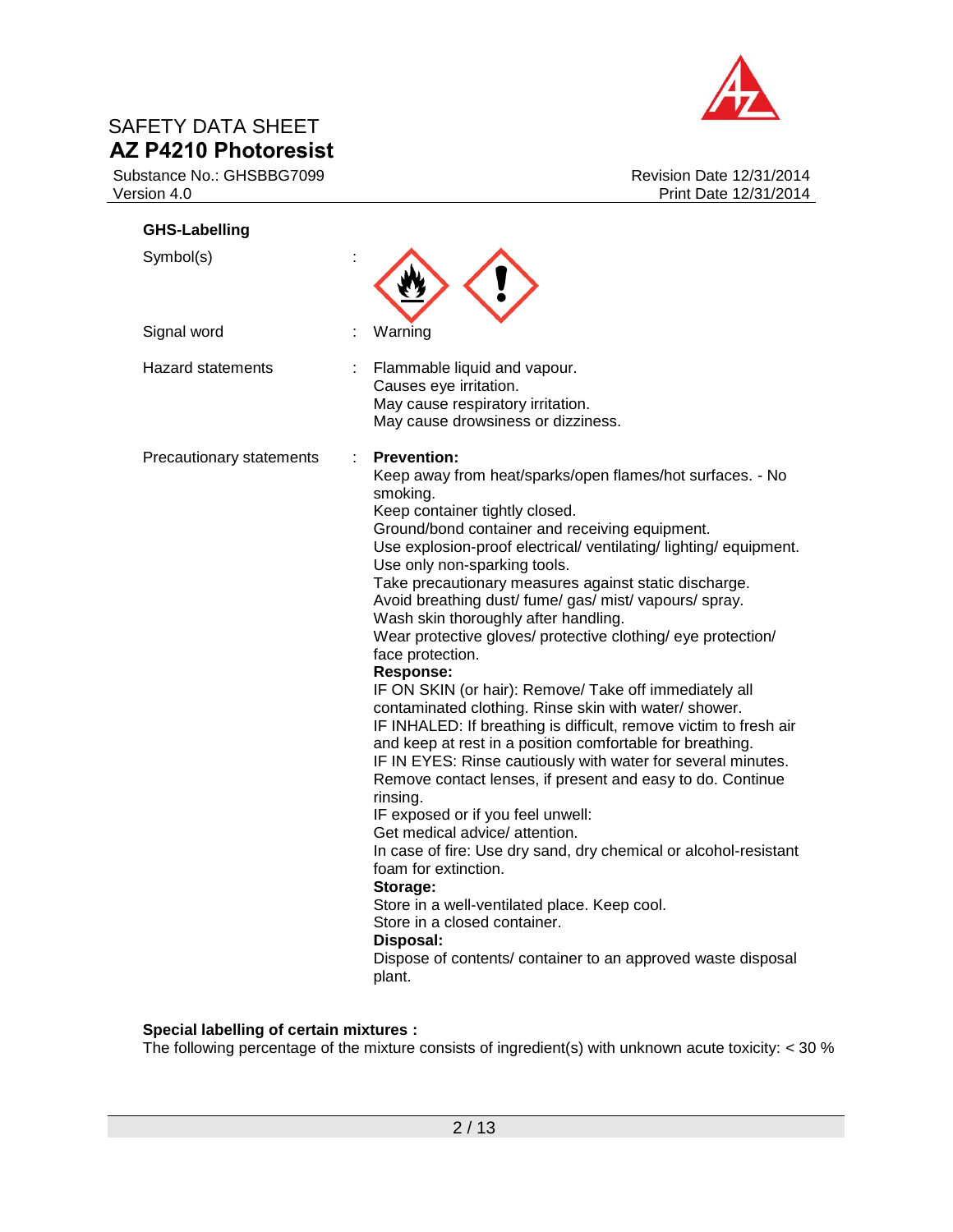

Substance No.: GHSBBG7099 Version 4.0

Revision Date 12/31/2014 Print Date 12/31/2014

### **SECTION 3. COMPOSITION/INFORMATION ON INGREDIENTS**

### **Hazardous ingredients**

| Component                          | CAS-No.           | Weight percent |
|------------------------------------|-------------------|----------------|
| 1-Methoxy-2-propanol acetate       | 108-65-6          | $65 - 70$      |
| Diazonaphthoquinonesulfonic esters | 67829000004-6623P | $1 - 5$        |
| 2-Methoxy-1-propanol acetate       | 70657-70-4        | ~< 0.3         |

### **Non-hazardous ingredients**

| Component            | CAS-No.           | Weight percent |
|----------------------|-------------------|----------------|
| Cresol novolak resin | 67829000004-5653P | $25 - 30$      |

### **SECTION 4. FIRST AID MEASURES**

### **First aid procedures**

| Inhalation   | : If inhaled, remove to fresh air. If breathing is difficult, give<br>oxygen. If symptoms persist, call a physician.                                                     |
|--------------|--------------------------------------------------------------------------------------------------------------------------------------------------------------------------|
| Skin contact | : Wash off immediately with soap and plenty of water while<br>removing all contaminated clothes and shoes. Get medical<br>attention if irritation develops and persists. |
| Eye contact  | : Remove contact lenses. Flush eyes with water at least 15<br>minutes. Get medical attention if eye irritation develops or<br>persists.                                  |
| Ingestion    | : Keep respiratory tract clear. If conscious, drink plenty of water.<br>Never give anything by mouth to an unconscious person.<br>Obtain medical attention.              |

### **SECTION 5. FIREFIGHTING MEASURES**

| <b>Flammable properties</b> |  |
|-----------------------------|--|
|-----------------------------|--|

Flash point : 112 °F (44 °C) Method: closed cup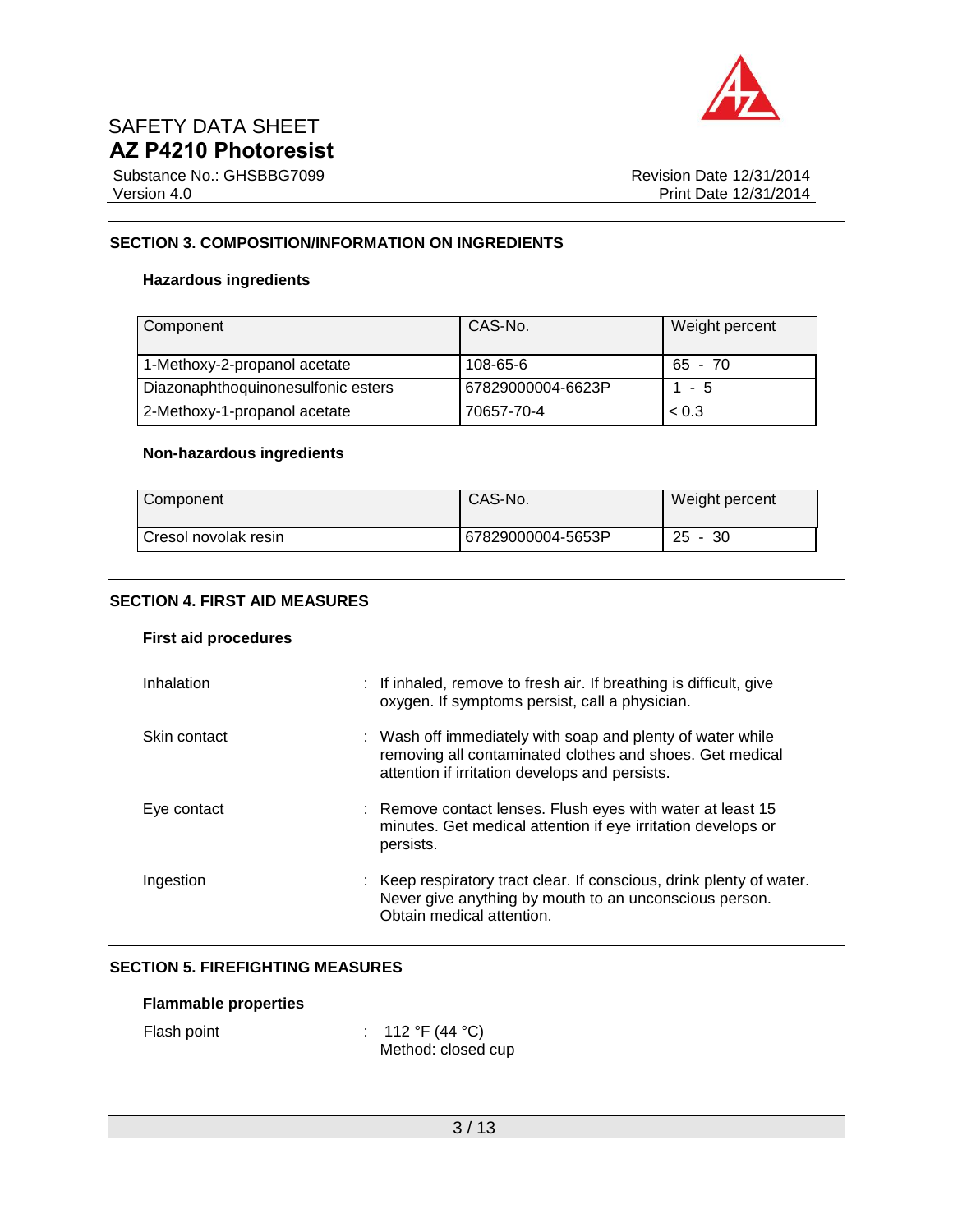



## **Fire fighting**

| Suitable extinguishing media                          | : Use water spray, alcohol-resistant foam, dry chemical or<br>carbon dioxide.                                                                     |
|-------------------------------------------------------|---------------------------------------------------------------------------------------------------------------------------------------------------|
| Further information                                   | : In the event of fire, wear self-contained breathing apparatus.<br>Use personal protective equipment.<br>Cool containers/tanks with water spray. |
| Protective equipment and precautions for firefighters |                                                                                                                                                   |
| Specific hazards during<br>firefighting               | : As the product contains combustible organic components, fire<br>will produce dense black smoke containing hazardous                             |

products of combustion (see section 10).

## **SECTION 6. ACCIDENTAL RELEASE MEASURES**

| Environmental precautions                            | : Do not allow entry to drains, water courses or soil<br>Prevent spreading by use of suitable barriers.<br>Local authorities should be advised if significant spillages<br>cannot be contained.                                 |
|------------------------------------------------------|---------------------------------------------------------------------------------------------------------------------------------------------------------------------------------------------------------------------------------|
| Methods for containment /<br>Methods for cleaning up | : Wearing appropriate personal protective equipment, contain<br>spill, ventilate area of spill or leak, remove all sparking devices<br>or ignition sources, collect onto inert absorbent, and place in a<br>suitable container. |

### **SECTION 7. HANDLING AND STORAGE**

| <b>Handling</b>                                    |                                                                                                                                                                                         |
|----------------------------------------------------|-----------------------------------------------------------------------------------------------------------------------------------------------------------------------------------------|
| Handling                                           | : Do not breathe vapours or spray mist.<br>Do not get on skin or clothing.<br>For personal protection see section 8.<br>Use only in area provided with appropriate exhaust ventilation. |
| Advice on protection against<br>fire and explosion | : Keep away from heat and sources of ignition.<br>Take measures to prevent the build up of electrostatic charge.<br>Avoid shock and friction.                                           |
| <b>Storage</b>                                     |                                                                                                                                                                                         |
| Further information on<br>storage conditions       | : Keep container tightly closed in a dry and well-ventilated<br>place.<br>May liberate combustible solvent vapors.<br>Store at appropriate temperature. See label for details.          |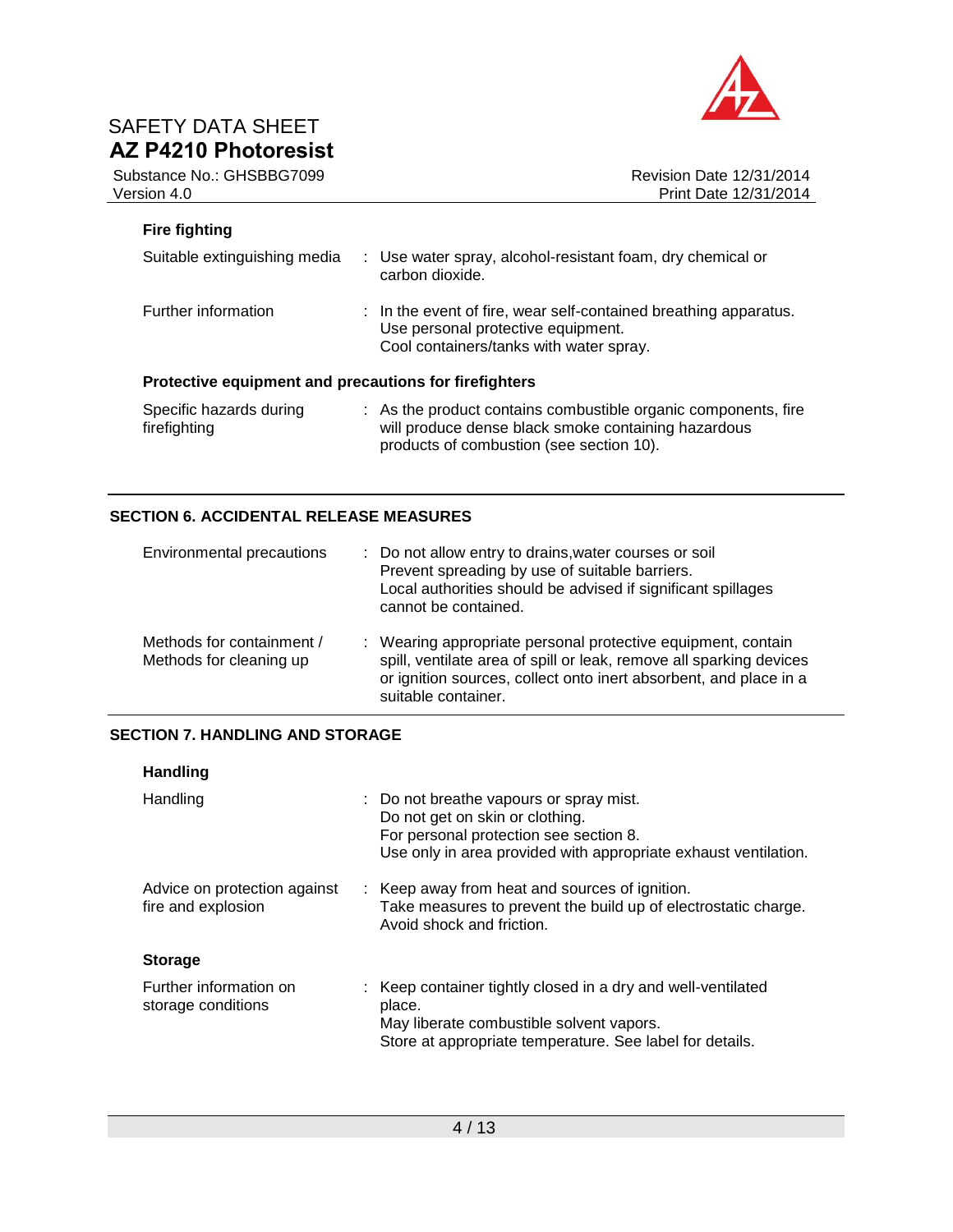

Substance No.: GHSBBG7099 Version 4.0

Revision Date 12/31/2014 Print Date 12/31/2014

### **SECTION 8. EXPOSURE CONTROLS/PERSONAL PROTECTION**

#### **Exposure Guidelines**

### **Components with workplace control parameters**

| <b>Components</b>            | <b>CAS-No.</b> | <b>Control parameters</b> | <b>Basis</b> |
|------------------------------|----------------|---------------------------|--------------|
| 1-Methoxv-2-propanol acetate | 108-65-6       | TWA: 50 ppm               | US WEEL      |

### **Engineering measures**

| Engineering measures | : Handle only in a place equipped with local exhaust (or other |
|----------------------|----------------------------------------------------------------|
|                      | appropriate exhaust).                                          |

### **Personal protective equipment**

| Eye protection           | : Safety eyewear to protect against splashes.                                                                                                                             |
|--------------------------|---------------------------------------------------------------------------------------------------------------------------------------------------------------------------|
| Hand protection          | : Solvent-resistant gloves                                                                                                                                                |
| Skin and body protection | : Clothing suitable to prevent skin contact.                                                                                                                              |
| Respiratory protection   | : In the case of vapour formation use a respirator with an<br>approved filter.<br>Respirator with filter for organic vapour<br>Use NIOSH approved respiratory protection. |
| Hygiene measures         | : Observe the usual precautions when handling chemicals.                                                                                                                  |

### **SECTION 9. PHYSICAL AND CHEMICAL PROPERTIES**

| Appearance  |                                        |
|-------------|----------------------------------------|
| Form        | : Liquid                               |
| Color       | : Clear, amber-red                     |
| Odor        | : Strong, characteristic odor.         |
| Safety data |                                        |
| Flash point | : 112 °F (44 °C)<br>Method: closed cup |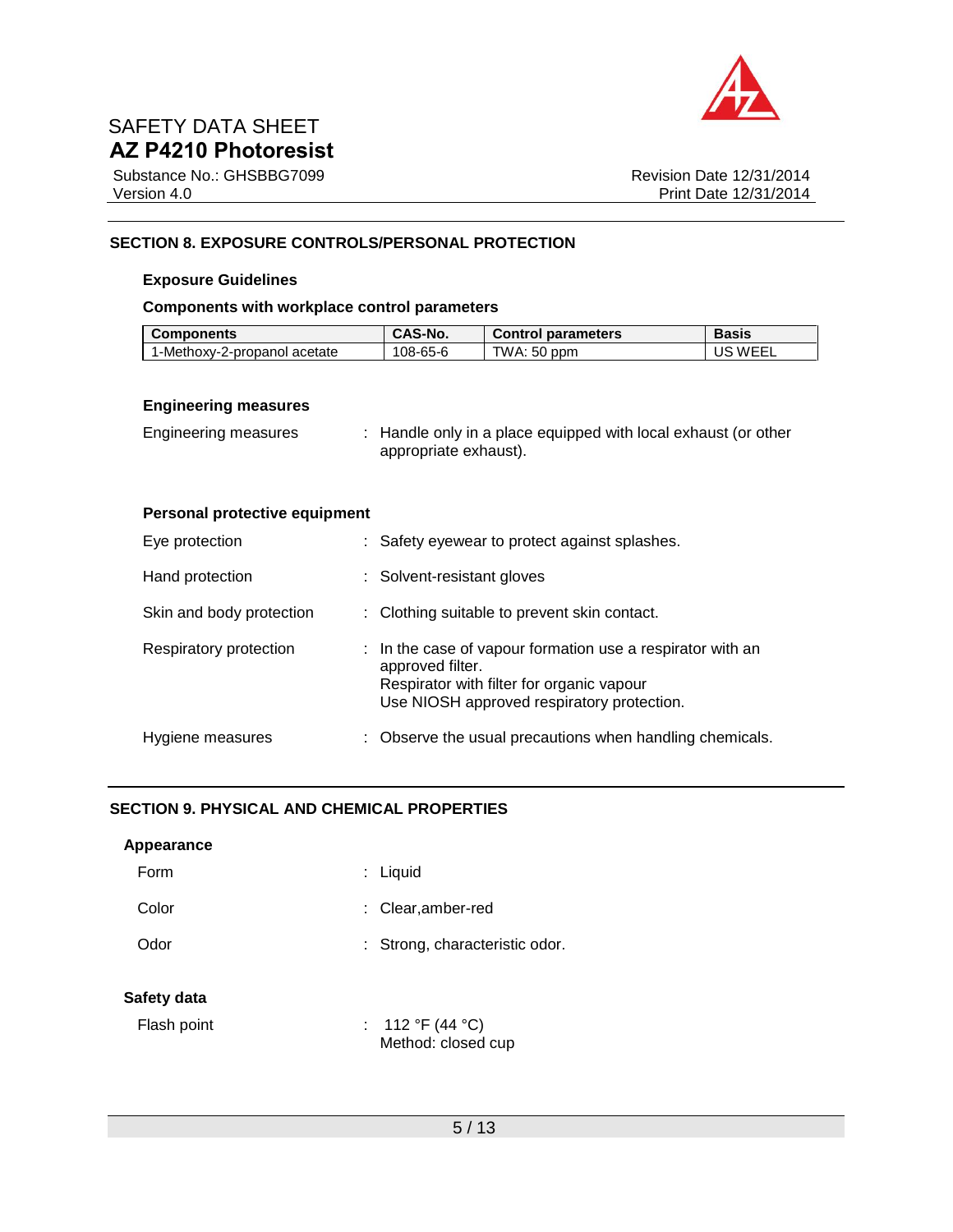

Substance No.: GHSBBG7099 Version 4.0

| Starts to boil   | : 293 °F (145 °C)                                                             |
|------------------|-------------------------------------------------------------------------------|
| Vapour pressure  | $\therefore$ 3.2 Torr<br>at 68 °F (20 °C)                                     |
| Density          | $\therefore$ ca.1 g/cm3<br>at 68 °F (20 °C)                                   |
| Water solubility | : The solvent is partially water soluble but the product forms two<br>layers. |
| <b>VOC</b>       | : 685 g/l (Calculated value)                                                  |
| Loss on drying   | $: 50\%$                                                                      |

### **SECTION 10. STABILITY AND REACTIVITY**

| Conditions to avoid                 | : Avoid contact with oxidizing agents.<br>Avoid contact with strong acids.<br>Avoid contact with alkaline materials.                        |
|-------------------------------------|---------------------------------------------------------------------------------------------------------------------------------------------|
| Hazardous decomposition<br>products | : Hazardous decomposition products due to incomplete<br>combustion<br>Carbon monoxide, carbon dioxide and unburned<br>hydrocarbons (smoke). |
| Hazardous reactions                 | : Hazardous polymerisation does not occur.                                                                                                  |
| Chemical stability                  | : Stable under normal conditions.                                                                                                           |

## **SECTION 11. TOXICOLOGICAL INFORMATION**

## **Data for AZ P4210 Photoresist**

Further information : No toxicological testing was carried out on the preparation.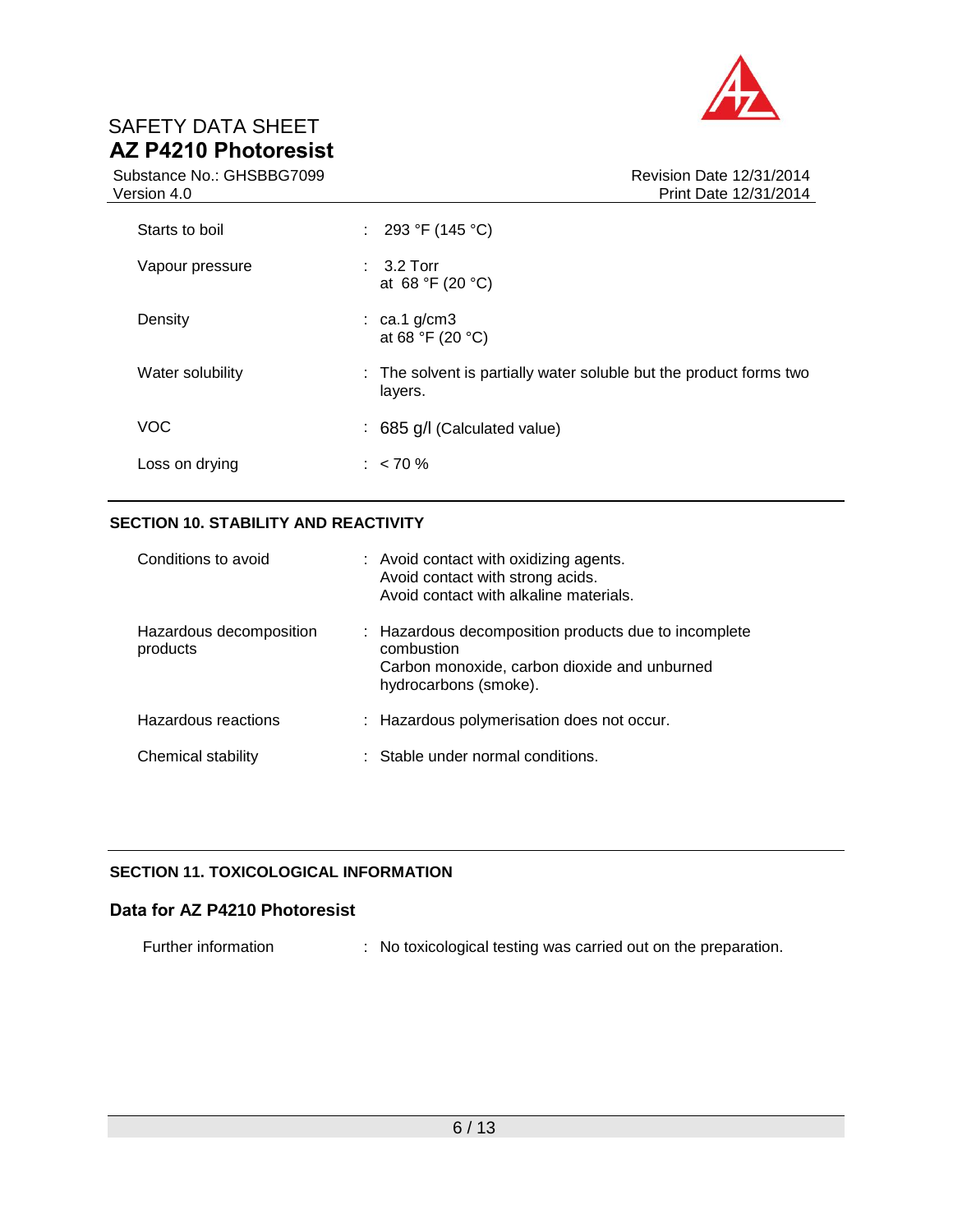

Substance No.: GHSBBG7099 Version 4.0

Revision Date 12/31/2014 Print Date 12/31/2014

## **Data for 1-Methoxy-2-propanol acetate (108-65-6)**

| Acute oral toxicity          | : LD50: 8,532 mg/kg<br>Species: rat                                                                                                                                                                                                                                                                                                                                                                                                                                            |
|------------------------------|--------------------------------------------------------------------------------------------------------------------------------------------------------------------------------------------------------------------------------------------------------------------------------------------------------------------------------------------------------------------------------------------------------------------------------------------------------------------------------|
| Acute inhalation toxicity    | : LC50: $> 23.8$ mg/l<br>Exposure time: 6 h<br>Species: rat                                                                                                                                                                                                                                                                                                                                                                                                                    |
| Acute dermal toxicity        | : LD50: $> 5,000$ mg/kg<br>Species: rabbit                                                                                                                                                                                                                                                                                                                                                                                                                                     |
| Skin irritation              | : Result: non-irritant                                                                                                                                                                                                                                                                                                                                                                                                                                                         |
| Eye irritation               | : Result: Moderate eye irritation<br>Source: Supplier MSDS                                                                                                                                                                                                                                                                                                                                                                                                                     |
| Sensitisation                | : Species: Guinea pig<br>Result: non-sensitizing                                                                                                                                                                                                                                                                                                                                                                                                                               |
| <b>Toxicology Assessment</b> |                                                                                                                                                                                                                                                                                                                                                                                                                                                                                |
| <b>CMR</b> effects           | : Teratogenicity:<br>Oral and Inhalation developmental toxicity studies were<br>conducted in pregnant rats and rabbits with PGMEA (1-<br>Methoxy-2-propanol acetate) containing approximately 2%<br>beta isomer (cited in 1-METHOXY-2-PROPANOL ACETATE<br>OECD SIDS Report). No statistically significant effects were<br>noted in developmental parameters at any of the dose levels<br>tested (Oral study - up to 1,000 mg/kg/day and inhalation<br>study - up to 4000 ppm). |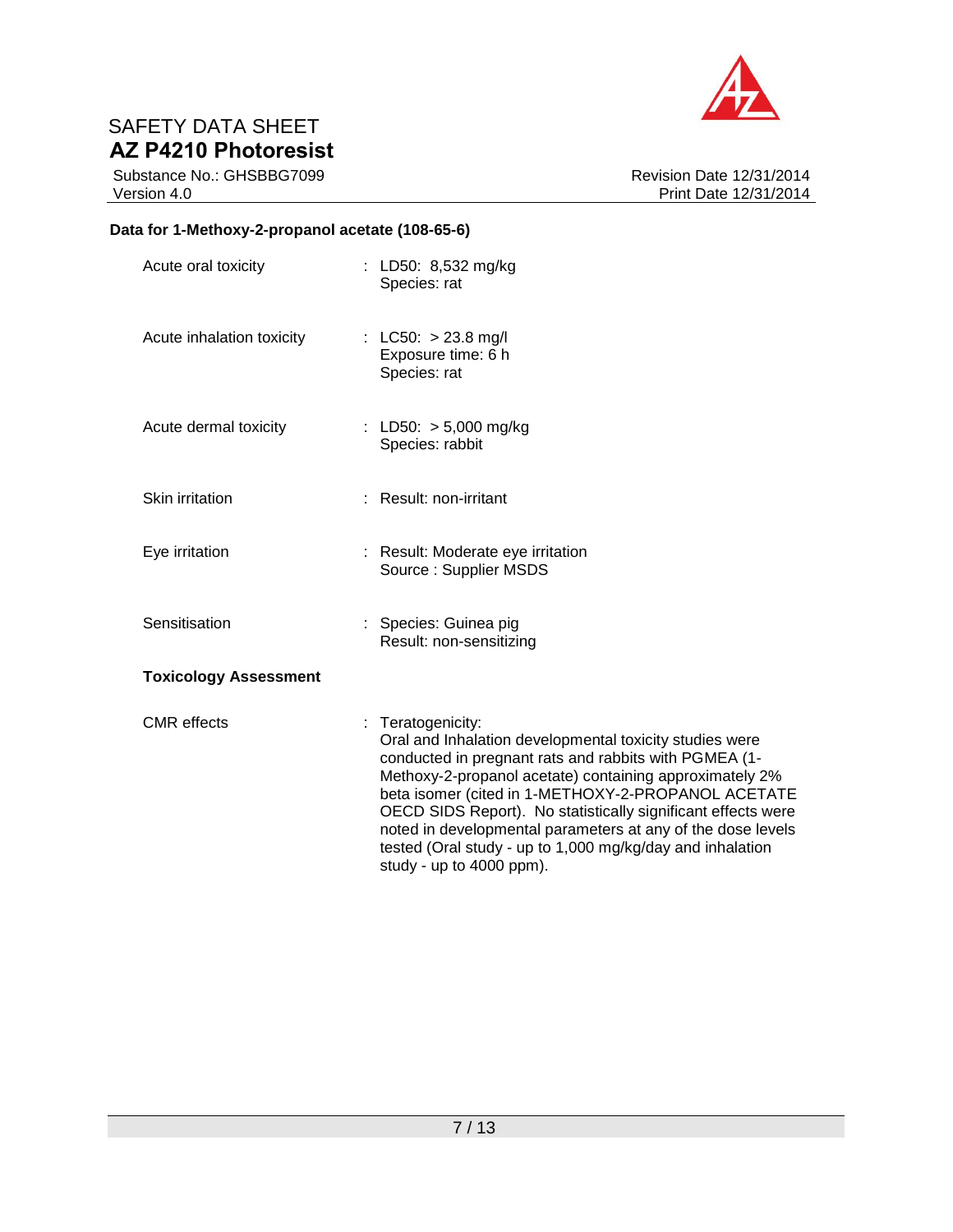Substance No.: GHSBBG7099 Version 4.0



Revision Date 12/31/2014 Print Date 12/31/2014

# **Data for 2-Methoxy-1-propanol acetate (70657-70-4)**

| Acute inhalation toxicity    | : Data refers to Beta Isomer                                                                                                                                                                                                                                                                                                                                                                                                                                                                                                                                                                                                                                                                                                                                                                                                                                                                                                                                                                                                                                  |
|------------------------------|---------------------------------------------------------------------------------------------------------------------------------------------------------------------------------------------------------------------------------------------------------------------------------------------------------------------------------------------------------------------------------------------------------------------------------------------------------------------------------------------------------------------------------------------------------------------------------------------------------------------------------------------------------------------------------------------------------------------------------------------------------------------------------------------------------------------------------------------------------------------------------------------------------------------------------------------------------------------------------------------------------------------------------------------------------------|
| <b>Toxicology Assessment</b> |                                                                                                                                                                                                                                                                                                                                                                                                                                                                                                                                                                                                                                                                                                                                                                                                                                                                                                                                                                                                                                                               |
| <b>CMR</b> effects           | $:$ Teratogenicity:<br>The beta isomer, 2-Methoxy-1-propanol acetate, was tested<br>by itself for developmental/teratogenic effects in pregnant rats<br>and rabbits. Developmental/teratogenic effects were observed<br>in both species via the inhalation route of exposure. In<br>rabbits, the effects only occurred in the highest dose group<br>(545 ppm) in absence of any significant maternal toxicity. In<br>rats, these effects were also only observed in the highest dose<br>group, but in the presence of significant maternal toxicity,<br>which placed the cause of the developmental effects in<br>question. The No Observable Adverse Effect Level, NOAEL,<br>for the inhalation exposures in rabbits with the pure beta<br>isomer was determined to be 145 ppm, this equates to<br>exposure of 1-Methoxy-2-propanol acetate with a level of beta<br>isomer $> 2\%$ . Since this Product formulation contains $< 0.3\%$<br>of the beta isomer, it is judged that exposure to this product<br>formulation does not pose a reproductive hazard. |

## **Data for Diazonaphthoquinonesulfonic esters (67829000004-5546P)**

| Acute oral toxicity | : LD50 Oral: $> 5,000$ mg/kg<br>Species: rat<br>By analogy with a similar product.                                 |
|---------------------|--------------------------------------------------------------------------------------------------------------------|
| Skin irritation     | : Species: rabbit<br>Result: No skin irritation                                                                    |
| Eye irritation      | : Species: rabbit<br>Result: slight irritant effect - does not require labelling<br>Classification: not irritating |

### **SECTION 12. ECOLOGICAL INFORMATION**

## **Data for AZ P4210 Photoresist**

| Additional ecological | : No ecological testing was carried out on the preparation. |
|-----------------------|-------------------------------------------------------------|
| information           |                                                             |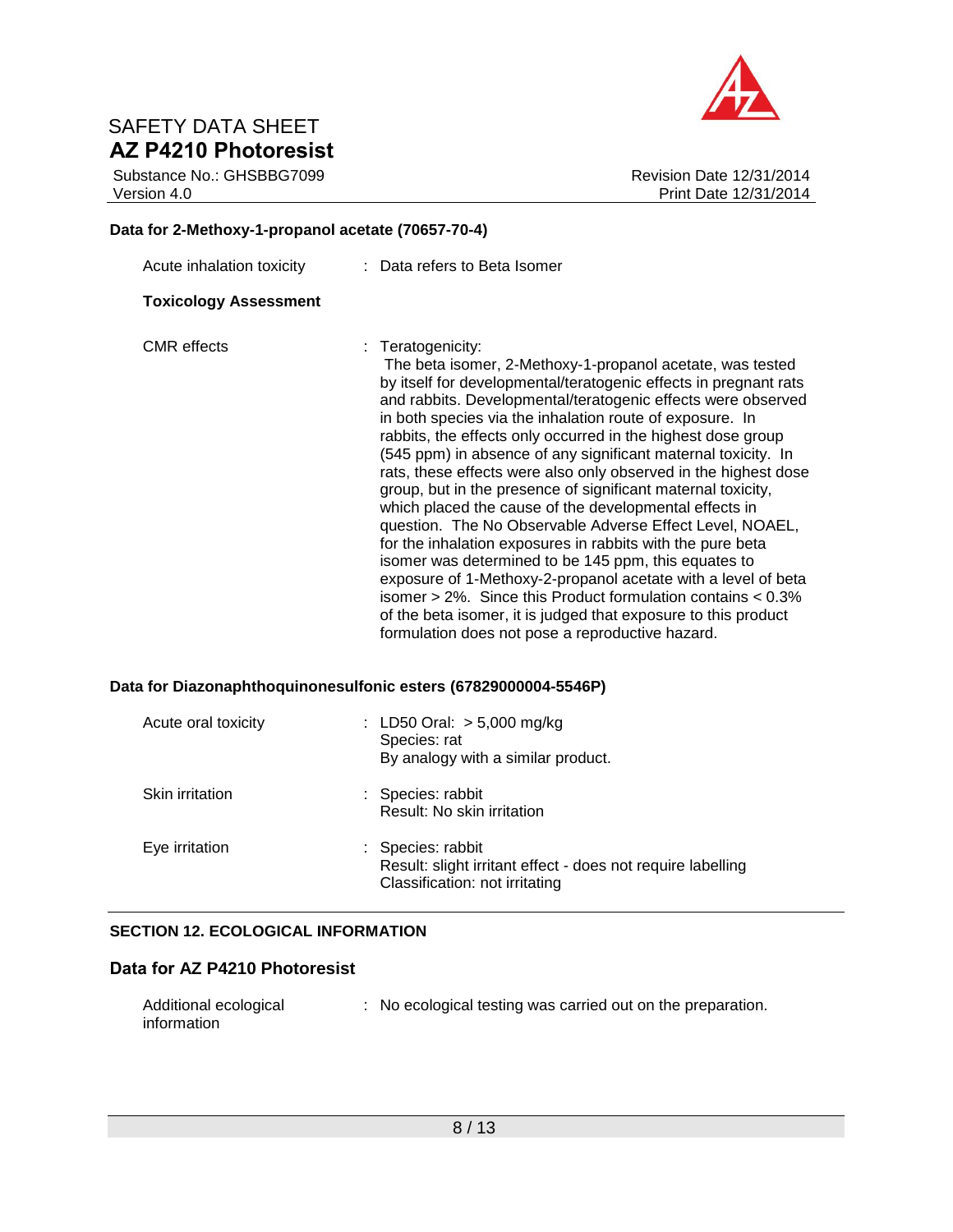

Substance No.: GHSBBG7099 Version 4.0

Revision Date 12/31/2014 Print Date 12/31/2014

### **Data for 1-Methoxy-2-propanol acetate (108-65-6) Ecotoxicity effects**

| Toxicity to fish                                                                     | : LC50: 100 - 180 mg/l Exposure time: 96 h<br>Species: Oncorhynchus mykiss (rainbow trout) |
|--------------------------------------------------------------------------------------|--------------------------------------------------------------------------------------------|
|                                                                                      | $\therefore$ LC50: 161 mg/l Exposure time: 96 h<br>Species: Fish general (Pisces)          |
|                                                                                      | $\therefore$ NOEC: 100 mg/l Exposure time: 96 h<br>Species: Fish general (Pisces)          |
| Toxicity to daphnia and other $\therefore$ EC50: > 500 mg/l<br>aquatic invertebrates | Species: Daphnia magna                                                                     |
| Toxicity to bacteria                                                                 | : EC20: 1,000 mg/l<br>Exposure time: 30 min<br>Species: activated sludge                   |
| Elimination information (persistence and degradability)                              |                                                                                            |
| Biodegradability                                                                     | : Method: OECD 302 B<br>The product is biodegradable.                                      |
|                                                                                      |                                                                                            |

## **Data for Diazonaphthoquinonesulfonic esters (67829000004-5546P)**

## **Ecotoxicity effects**

| Toxicity to fish     | : LC50: 20 - 50 mg/l Exposure time: 96 h<br>Species: Danio rerio (zebra fish)<br>By analogy with a similar product. |  |  |
|----------------------|---------------------------------------------------------------------------------------------------------------------|--|--|
| Toxicity to bacteria | : EC50: $> 1,000 \text{ mg/l}$<br>Method: OECD 209                                                                  |  |  |

### **Elimination information (persistence and degradability)**

| Biodegradability | : Result: Not readily biodegradable. |
|------------------|--------------------------------------|
|                  | Method: OECD 301 D                   |

### **Further information on ecology**

| Chemical Oxygen Demand | : 1.716 mg/g |
|------------------------|--------------|
| (COD)                  |              |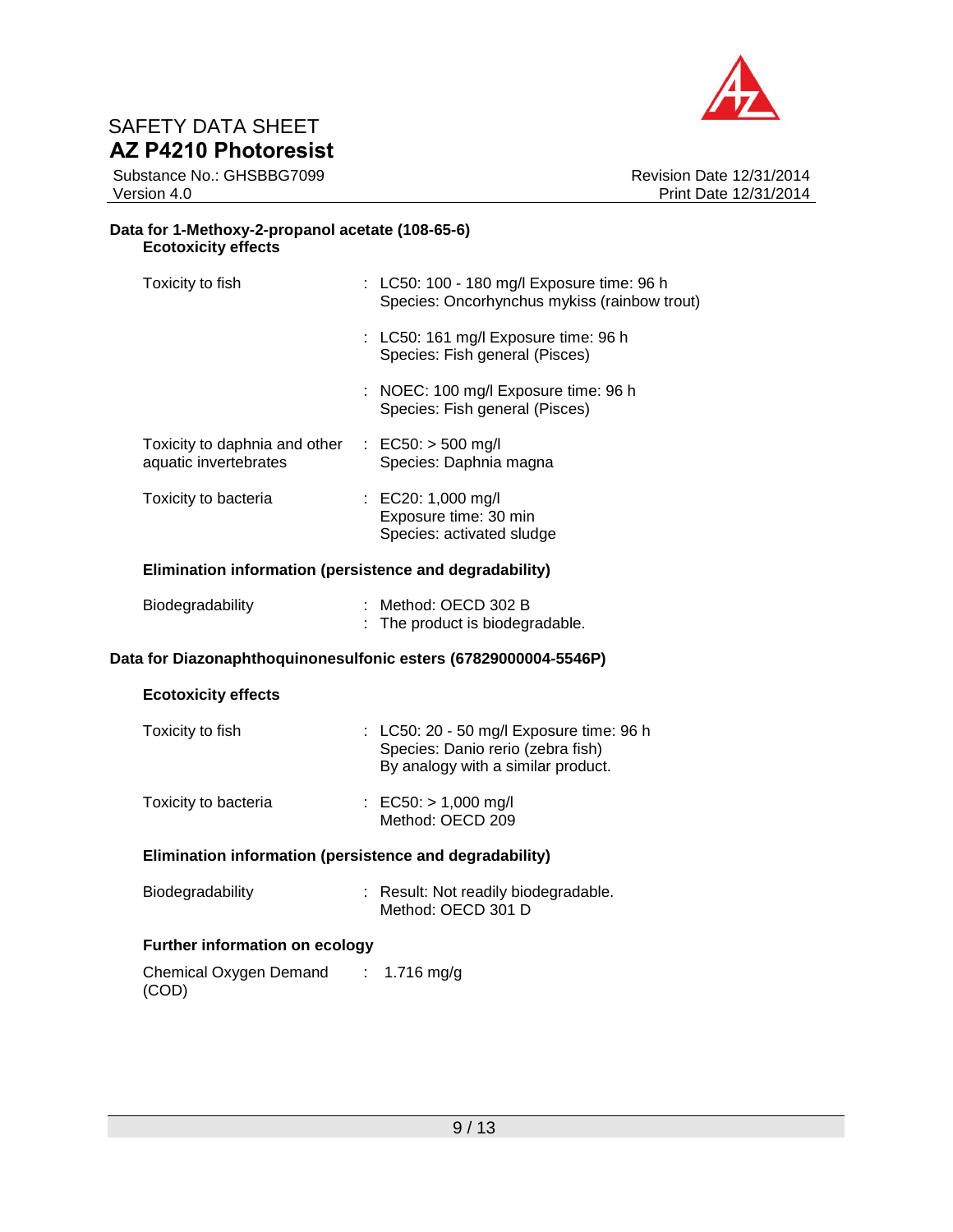

Substance No.: GHSBBG7099 Version 4.0

### **SECTION 13. DISPOSAL CONSIDERATIONS**

| Further information    | : Dispose of as hazardous waste in compliance with local and<br>national regulations.<br>For disposal, this material is a flammable hazardous waste<br>under RCRA. |
|------------------------|--------------------------------------------------------------------------------------------------------------------------------------------------------------------|
| Contaminated packaging | : Empty containers should be taken to an approved waste<br>handling site for recycling or disposal.                                                                |
| RCRA hazardous waste   | $\pm$ RCRA number: D001<br>Yes -- If it becomes a waste as sold.                                                                                                   |

## **SECTION 14. TRANSPORT INFORMATION**

## **DOT**

Not restricted

## **IATA**

| 1993                                            |
|-------------------------------------------------|
| : Flammable liquid, n.o.s.                      |
| (2-Methoxy-1-methylethyl acetate)               |
| 3<br>t.                                         |
| : III                                           |
| : 3                                             |
| : no                                            |
| : PASSENGER AIRCRAFT SHIPMENT OF GLASS          |
| CONTAINERS > 2.5L NOT PERMITTED. CARGO AIRCRAFT |
| ONLY!                                           |
|                                                 |
|                                                 |
| : 1993                                          |
| : FLAMMABLE LIQUID, N.O.S.                      |
| (2-Methoxy-1-methylethyl acetate)               |
| 3<br>t.                                         |
| : III                                           |
| : 3                                             |
| : F-E                                           |
| ∶ S-E                                           |
| no                                              |
| : no                                            |
|                                                 |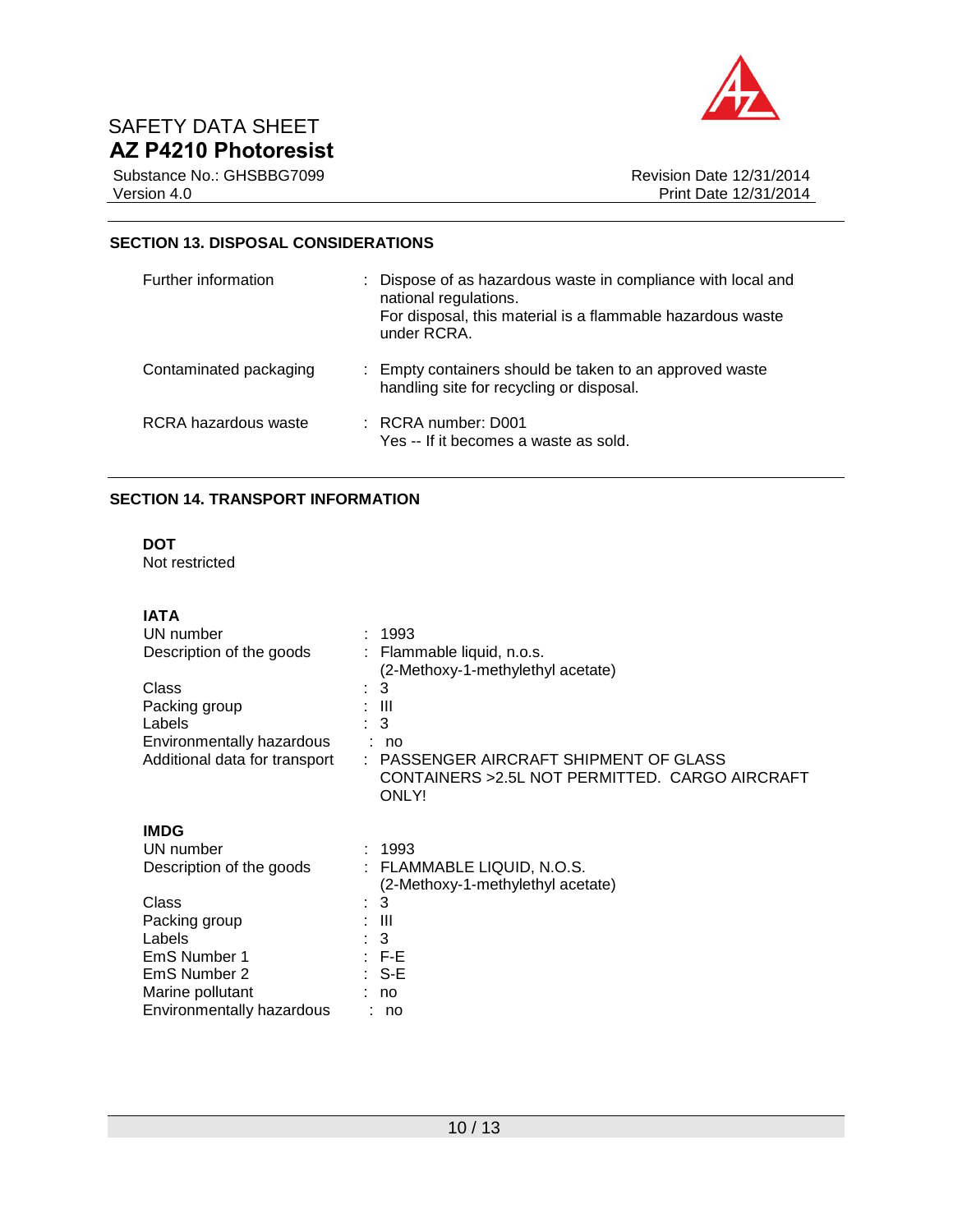

Substance No.: GHSBBG7099 Version 4.0

### **SECTION 15. REGULATORY INFORMATION**

| <b>Notification status</b>                                        |                                                                                                                                                               |  |
|-------------------------------------------------------------------|---------------------------------------------------------------------------------------------------------------------------------------------------------------|--|
| <b>TSCA</b>                                                       | All components of this product are listed on the TSCA<br>Inventory.                                                                                           |  |
| <b>DSL</b>                                                        | All components of this product are on the Canadian DSL.                                                                                                       |  |
| <b>WHMIS Classification</b>                                       | : B3: Combustible Liquid                                                                                                                                      |  |
| <b>Canadian PBT Chemicals</b>                                     | : This product does not contain any components on the DSL that<br>are classified as Persistent, Bioaccumulative and Toxic (PBT)<br>under CEPA.                |  |
| <b>CERCLA Reportable</b><br>Quantity                              | This material does not contain any components with a CERCLA RQ.                                                                                               |  |
| <b>Carcinogenicity</b>                                            |                                                                                                                                                               |  |
| <b>IARC</b>                                                       | No component of this product present at levels greater than or<br>equal to 0.1% is identified as probable, possible or confirmed<br>human carcinogen by IARC. |  |
| <b>OSHA</b>                                                       | No component of this product present at levels greater than or<br>equal to 0.1% is identified as a carcinogen or potential carcinogen<br>by OSHA.             |  |
| <b>NTP</b>                                                        | No component of this product present at levels greater than or<br>equal to 0.1% is identified as a known or anticipated carcinogen<br>by NTP.                 |  |
| <b>ACGIH</b>                                                      | No component of this product present at levels greater than or<br>equal to 0.1% is identified as a carcinogen or potential carcinogen<br>by ACGIH.            |  |
| <b>EPCRA - Emergency Planning and Community Right-to-Know Act</b> |                                                                                                                                                               |  |
| <b>SARA 302 Reportable</b><br>Quantity                            | : This material does not contain any components with a SARA<br>302 RQ.                                                                                        |  |

**SARA 304 Extremely Hazardous Substances** : This material does not contain any components with a section 304 EHS RQ.

**SARA 313**: This material does not contain any chemical components with known CAS numbers that exceed the threshold (De Minimis) reporting levels established by SARA Title III, Section 313.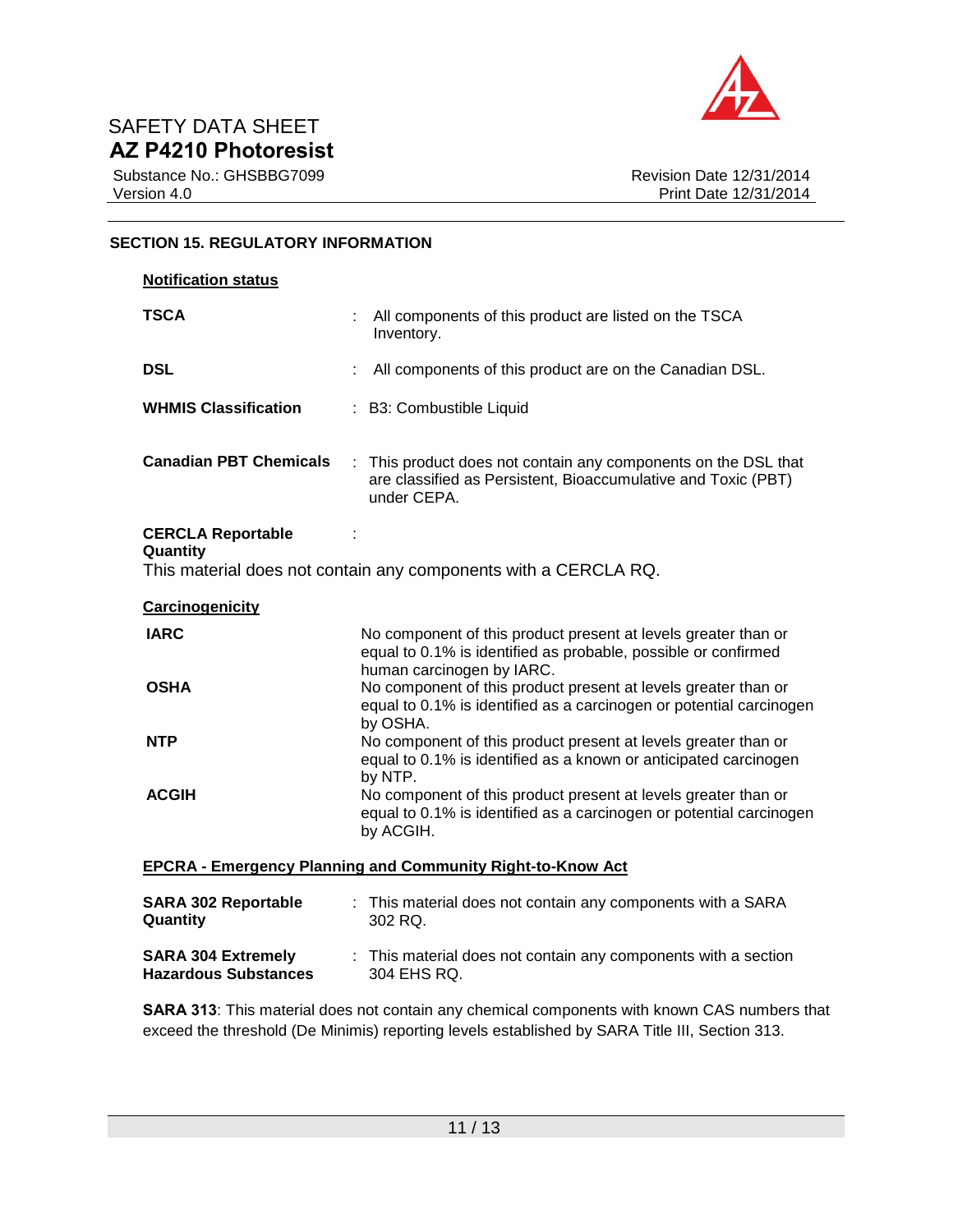

Substance No.: GHSBBG7099 Version 4.0

Revision Date 12/31/2014 Print Date 12/31/2014

| <b>Clean Air Act</b>   |   |                                                            |
|------------------------|---|------------------------------------------------------------|
| <b>Ozone-Depletion</b> | ÷ | This product neither contains, nor was manufactured with a |
| <b>Potential</b>       |   | Class I or Class II ODS as defined by the U.S. Clean Air   |
|                        |   | Act Section 602 (40 CFR 82, Subpt. A, App.A $+ B$ ).       |

### **US. Clean Air Act - Hazardous Air Pollutants (HAP)**

This product does not contain any hazardous air pollutants (HAP), as defined by the U.S. Clean Air Act Section 12 (40 CFR 61).

### **US. Clean Air Act Section 112(r); Regulated toxic and flammable substances for Accidental**

### **Release Prevention - 40 CFR 68.130 (subpart F)**

This product does not contain any chemicals listed under the U.S. Clean Air Act Section 112(r) for Accidental Release Prevention (40 CFR 68.130, Subpart F).

## **US. Clean Air Act Section 111 SOCMI Intermediate or Final Volatile Organic Compunds (VOC) -**

### **40 CFR part 60.489**

This product does not contain any chemicals listed under the U.S. Clean Air Act Section 111 SOCMI Intermediate or Final VOC's (40 CFR 60.489).

### **Clean Water Act**

This product does not contain any Hazardous Substances listed under the U.S. CleanWater Act, Section 311, Table 116.4A.

This product does not contain any Hazardous Chemicals listed under the U.S. CleanWater Act, Section 311, Table 117.3.

### **US State Regulations**

| <b>Massachusetts Right To</b><br><b>Know Components</b> | : No components are subject to the Massachusetts Right to<br>Know Act. |                   |
|---------------------------------------------------------|------------------------------------------------------------------------|-------------------|
| Pennsylvania Right To<br><b>Know Components</b>         | $: 1$ -Methoxy-2-propanol acetate                                      | 108-65-6          |
|                                                         | Cresol novolak resin                                                   | 67829000004-5653P |
|                                                         | Diazonaphthoquinonesulfonic<br>esters                                  | 67829000004-6623P |